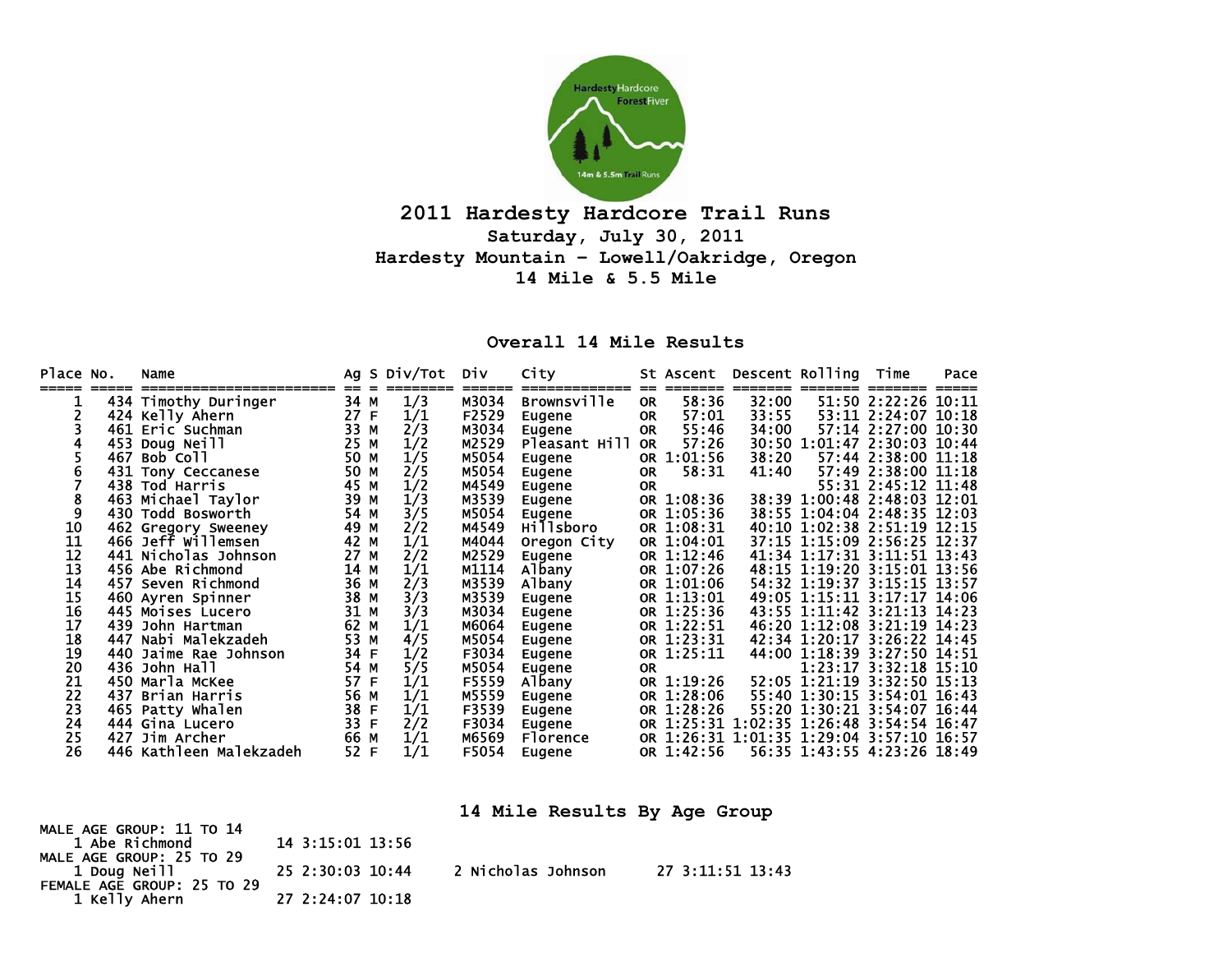| MALE AGE GROUP: 30 TO 34   |                  |                        |                  |
|----------------------------|------------------|------------------------|------------------|
| 1 Timothy Duringer         | 34 2:22:26 10:11 | <b>3 Moises Lucero</b> | 31 3:21:13 14:23 |
| 2 Eric Suchman             | 33 2:27:00 10:30 |                        |                  |
| FEMALE AGE GROUP: 30 TO 34 |                  |                        |                  |
| 1 Jaime Rae Johnson        | 34 3:27:50 14:51 | 2 Gina Lucero          | 33 3:54:54 16:47 |
| MALE AGE GROUP: 35 TO 39   |                  |                        |                  |
| 1 Michael Taylor           | 39 2:48:03 12:01 | 3 Ayren Spinner        | 38 3:17:17 14:06 |
| 2 Seven Richmond           | 36 3:15:15 13:57 |                        |                  |
| FEMALE AGE GROUP: 35 TO 39 |                  |                        |                  |
| 1 Patty Whalen             | 38 3:54:07 16:44 |                        |                  |
| MALE AGE GROUP: 40 TO 44   |                  |                        |                  |
| 1 Jeff Willemsen           | 42 2:56:25 12:37 |                        |                  |
| MALE AGE GROUP: 45 TO 49   |                  |                        |                  |
| 1 Tod Harris               | 45 2:45:12 11:48 | 2 Gregory Sweeney      | 49 2:51:19 12:15 |
| MALE AGE GROUP: 50 TO 54   |                  |                        |                  |
| 1 Bob Coll                 | 50 2:38:00 11:18 | 4 Nabi Malekzadeh      | 53 3:26:22 14:45 |
| 2 Tony Ceccanese           | 50 2:38:00 11:18 | 5 John Hall            | 54 3:32:18 15:10 |
| 3 Todd Bosworth            | 54 2:48:35 12:03 |                        |                  |
| FEMALE AGE GROUP: 50 TO 54 |                  |                        |                  |
| 1 Kathleen Malekzadeh      | 52 4:23:26 18:49 |                        |                  |
| MALE AGE GROUP: 55 TO 59   |                  |                        |                  |
| 1 Brian Harris             | 56 3:54:01 16:43 |                        |                  |
| FEMALE AGE GROUP: 55 TO 59 |                  |                        |                  |
| 1 Marla McKee              | 57 3:32:50 15:13 |                        |                  |
| MALE AGE GROUP: 60 TO 64   |                  |                        |                  |
| 1 John Hartman             | 62 3:21:19 14:23 |                        |                  |
| MALE AGE GROUP: 65 TO 69   |                  |                        |                  |
| 1 Jim Archer               | 66 3:57:10 16:57 |                        |                  |

**Overall 5.5 Mile Results** 

| Place No.      | Name                  |      |   | Ag S Div/Tot Div            |       | City        |           | St Time          | Pace |
|----------------|-----------------------|------|---|-----------------------------|-------|-------------|-----------|------------------|------|
|                | 428 Robert Archer     | 31 M |   | 1/4                         | M3034 | Eugene      | <b>OR</b> | 57:38 10:29      |      |
|                | 458 Stephanie Rushton | 37 F |   | 1/1                         | F3539 | Eugene      | 0R        | 57:42 10:30      |      |
|                | 429 Alan Bianchi      | 42 M |   | 1/1                         | M4044 | Eugene      |           | OR 1:00:52 11:04 |      |
| 4              | 454 Ashleigh Oneil    | 32 F |   | 1/2                         | F3034 | Springfield |           | OR 1:03:20 11:31 |      |
|                | 432 Wally Ceccanese   | 12 M |   | 1/1                         | M1114 | Eugene      |           | OR 1:09:50 12:42 |      |
| $\overline{6}$ | 452 Billie Moser      | 46 F |   | 1/1                         | F4549 | Springfield |           | OR 1:10:14 12:47 |      |
|                | 426 Hannah Alvord     | 30 F |   | $\overline{2}/\overline{2}$ | F3034 | Eugene      |           | OR 1:13:03 13:17 |      |
| $\frac{8}{9}$  | 448 Jared Mart        | 30 M |   | 2/4                         | M3034 | Creswell    |           | OR 1:13:04 13:18 |      |
|                | 442 Robert Jones      | 67   | M | 1/1                         | M6569 | Eugene      |           | OR 1:15:22 13:43 |      |
| 10             | 425 David Alexander   | 38 M |   | 1/1                         | M3539 | Eugene      |           | OR 1:18:21 14:15 |      |
| 11             | 459 Kelly Spies       | 30 M |   | 3/4                         | M3034 | Springfield |           | OR 1:25:02 15:28 |      |
| 12             | 435 Mike Gore         | 32 M |   | 4/4                         | M3034 | Springfield |           | OR 1:25:03 15:28 |      |
| 13             | 464 Janet Tremain     | 50 F |   | 1/2                         | F5054 | Gladstone   |           | OR 1:33:32 17:01 |      |
| 14             | 443 Bruce Koch        | 73 M |   | 1/1                         | M7074 | Vida        |           | OR 2:01:37 22:07 |      |
| 15             | 451 Karen Minihan     | 63 F |   | 1/1                         | F6064 | Eugene      |           | OR 2:41:02 29:17 |      |
| 16             | 455 Kelly Reid        | 54 F |   | 2/2                         | F5054 | Eugene      |           | OR 2:41:02 29:17 |      |

**5.5 Mile Results By Age Group** 

| MALE AGE GROUP: 11 TO 14   |                  |               |                  |
|----------------------------|------------------|---------------|------------------|
| 1 Wally Ceccanese          | 12 1:09:50 12:42 |               |                  |
| MALE AGE GROUP: 30 TO 34   |                  |               |                  |
| 1 Robert Archer            | 31 57:38 10:29   | 3 Kelly Spies | 30 1:25:02 15:28 |
| 2 Jared Mart               | 30 1:13:04 13:18 | 4 Mike Gore   | 32 1:25:03 15:28 |
| FEMALE AGE GROUP: 30 TO 34 |                  |               |                  |